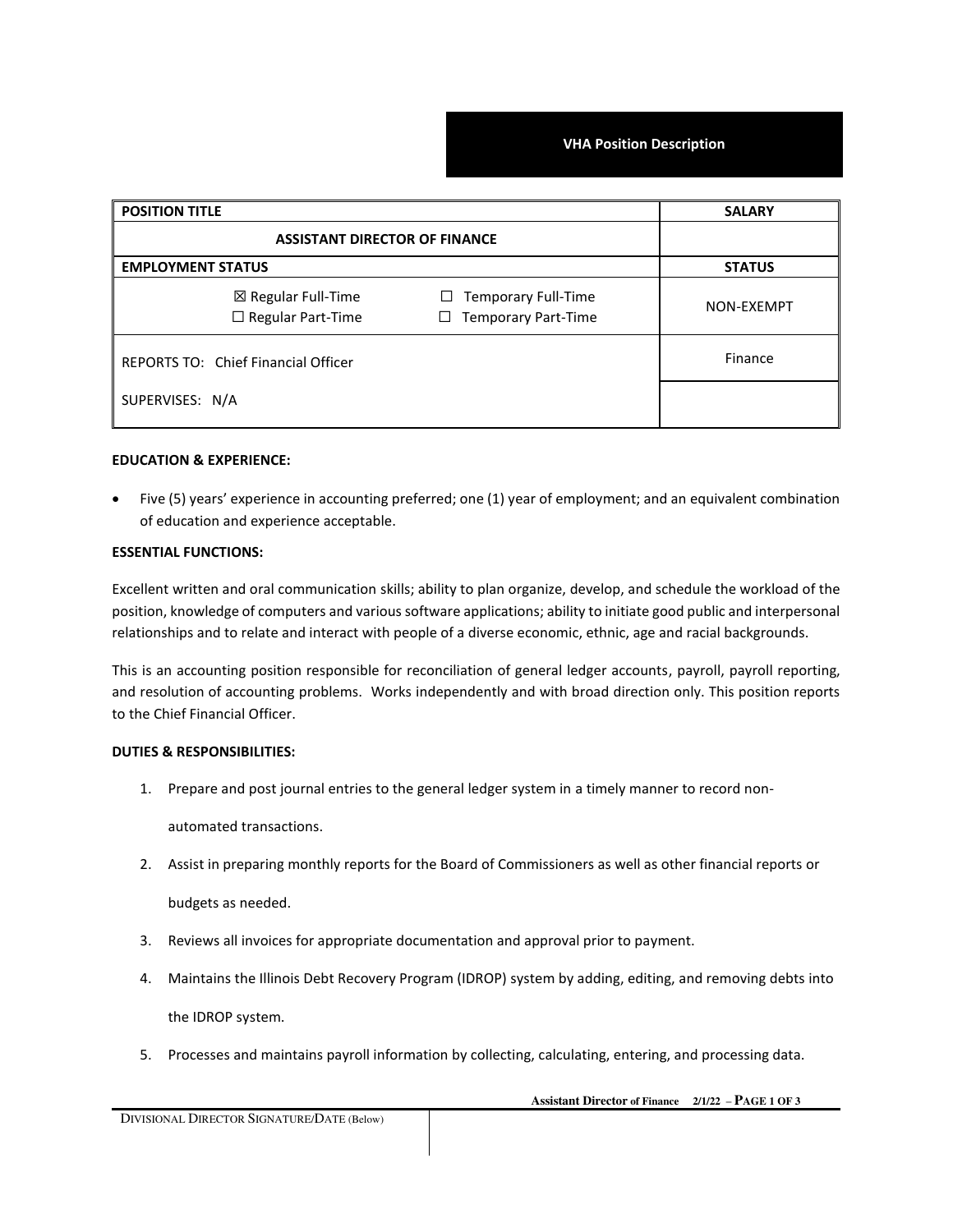- 6. Resolves payroll discrepancies by collecting and analyzing information.
- 7. Maintain payroll files.
- 8. Provide payroll information by answering questions and requests.
- 9. Maintains employee confidence and protects payroll operations by keeping information confidential.
- 10. Administers benefits.
- 11. Assist and guide new and current employees on filling out all new hire documentation.
- 12. Update payroll records and payroll system as needed by entering new hires, changes relating to current benefits, and payroll forms.
- 13. Complete necessary paperwork and process tax payments.
- 14. Depositing money orders and checks via remote deposit.
- 15. Maintain checks and money orders received.
- 16. Process monthly reporting to the Illinois Department of Security (IDES).
- 17. Prepare quarterly payroll reports, Federal 941, State 941, and unemployment insurance reporting.
- 18. Process monthly late fees for rent for Public Housing.
- 19. Reconcile all general ledger asset and liability accounts to the various sub ledgers including cash balances, petty cash, benefits, accounts payable, accounts receivable, inter-agency accounts, and payroll. Reconcile bank statements with the general ledger.
- 20. Researches and resolves complex accounting reconciliation issues. Develop solutions and procedures to prevent future related problems.
- 21. Interpret HUD guidelines, policies and regulatory provisions; ensure compliance with the Finance Department; must review the Federal programs and other housing related periodicals, journals, newsletters, etc. to ensure VHA operations are consistent with policies, trends and Public & Indian Housing (PIH) Notices.
- 22. Participate in the annual audit.
- 23. Make recommendations to the Chief Financial Officer that will enhance operations of the Finance Department and the Authority.

 **Assistant Director of Finance 2/1/22 – PAGE 2 OF 3**